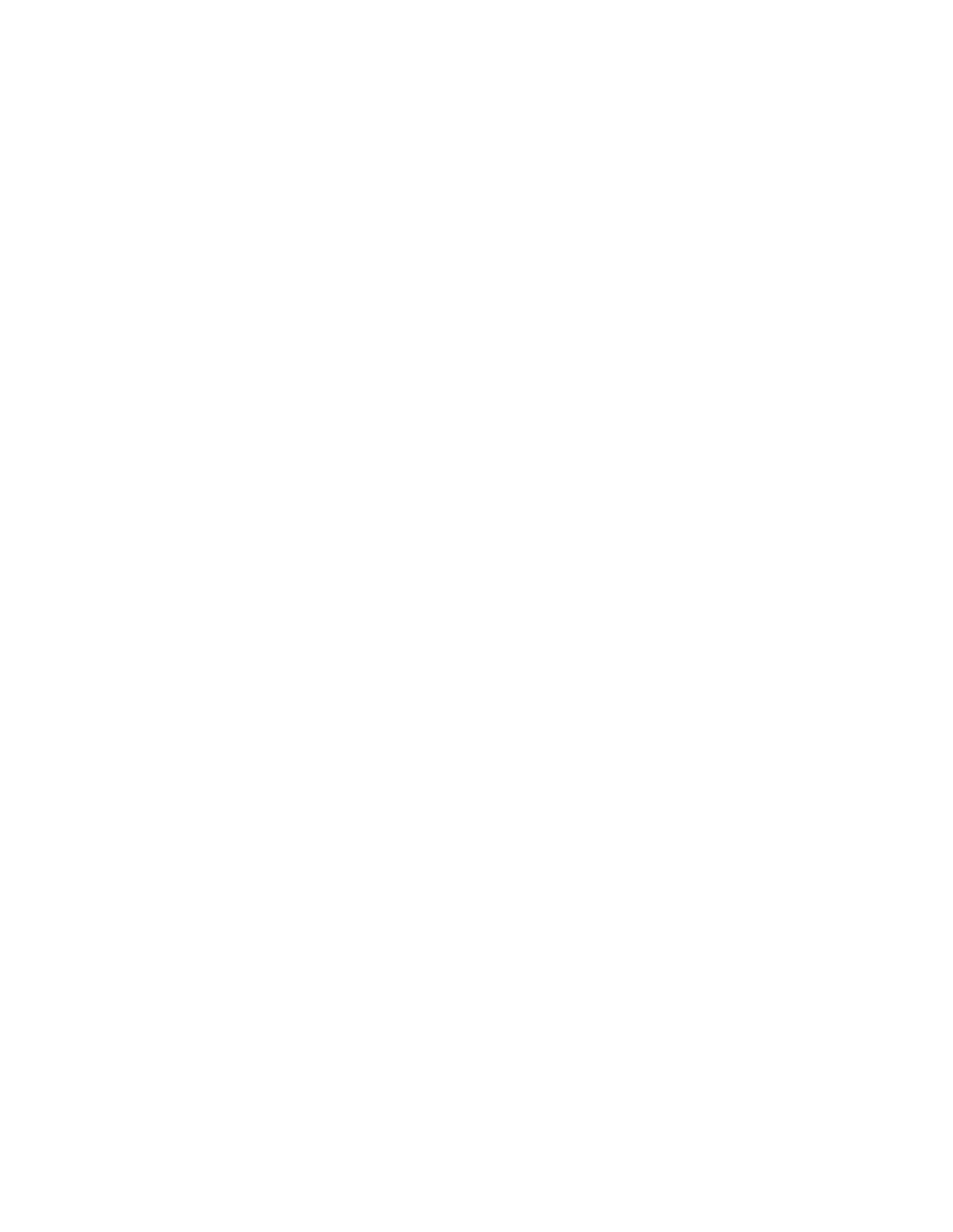## **Copyright**

Copyright 2020 Webroot. All rights reserved.

*DNS Protection Getting Started Guide*

Information in this document is subject to change without notice. The software described in this document is furnished under a license agreement or nondisclosure agreement. The software may be used or copied only in accordance with the terms of those agreements. No part of this publication may be reproduced, stored in a retrieval system, or transmitted in any form or any means electronic or mechanical, including photocopying and recording for any purpose other than the purchaser's personal use without the written permission of Webroot.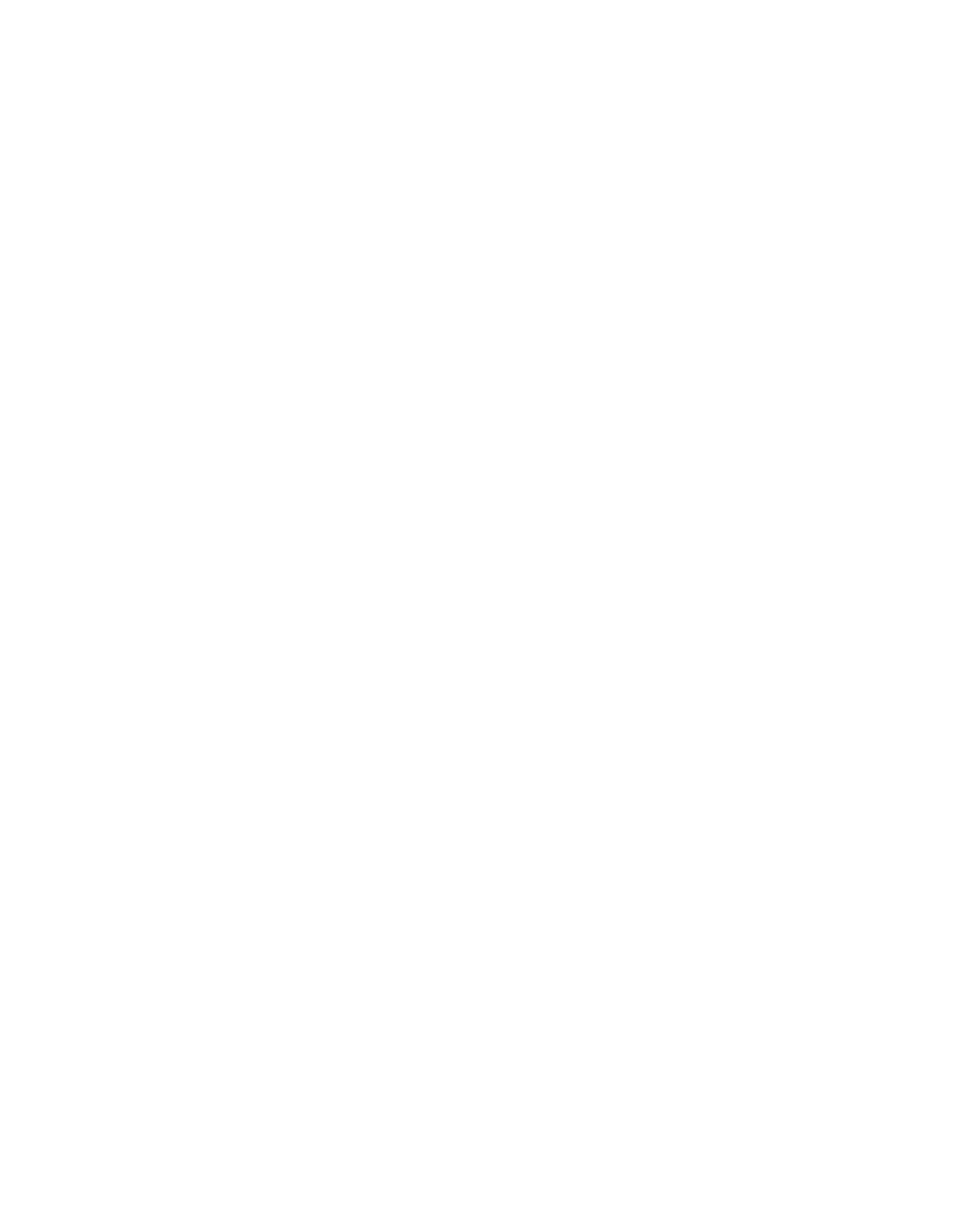# **Table of Contents**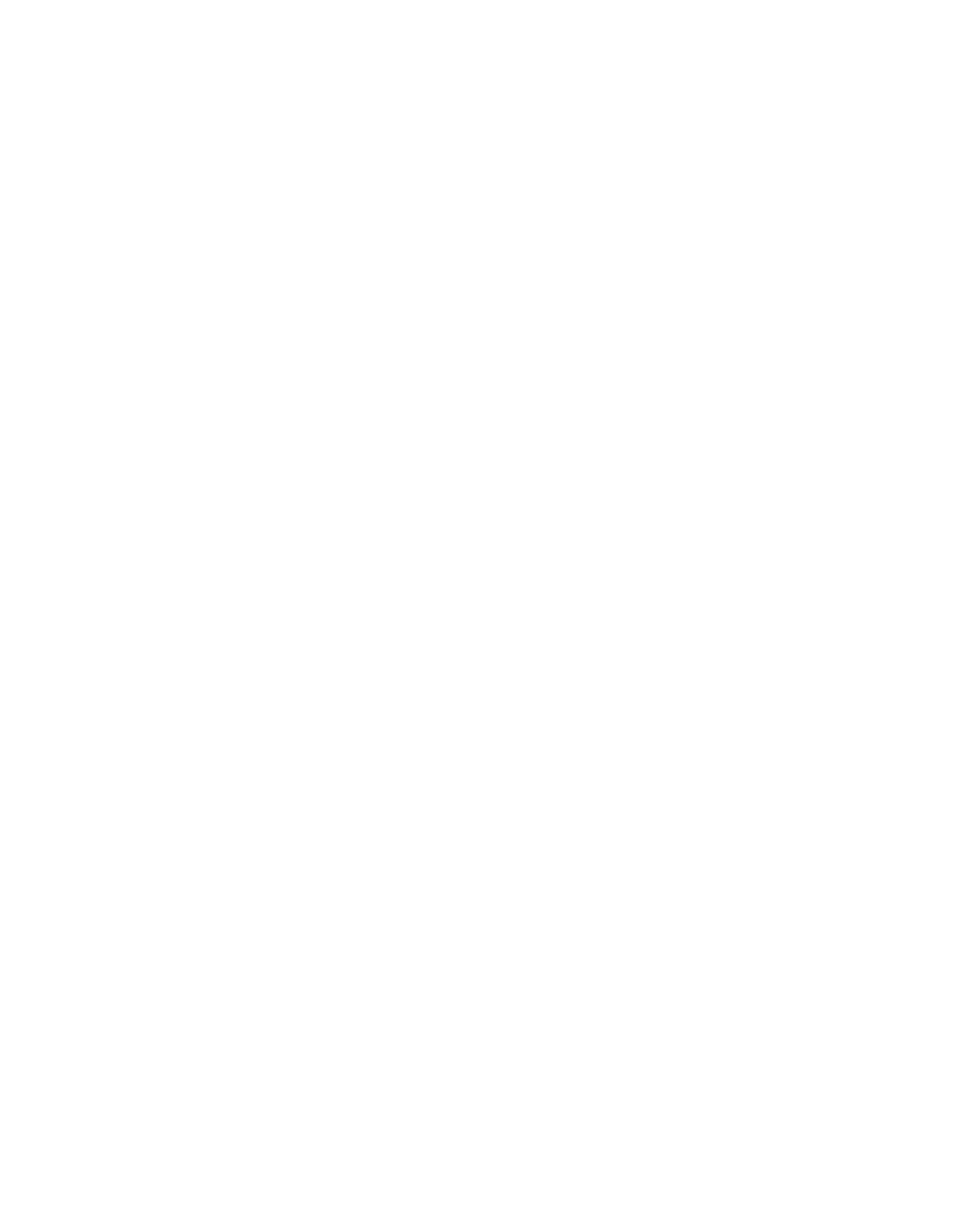# <span id="page-6-0"></span>**Chapter 1: DNS Protection Getting Started Guide**

To get started using the DNS Protection Getting Started guide, see the following topics: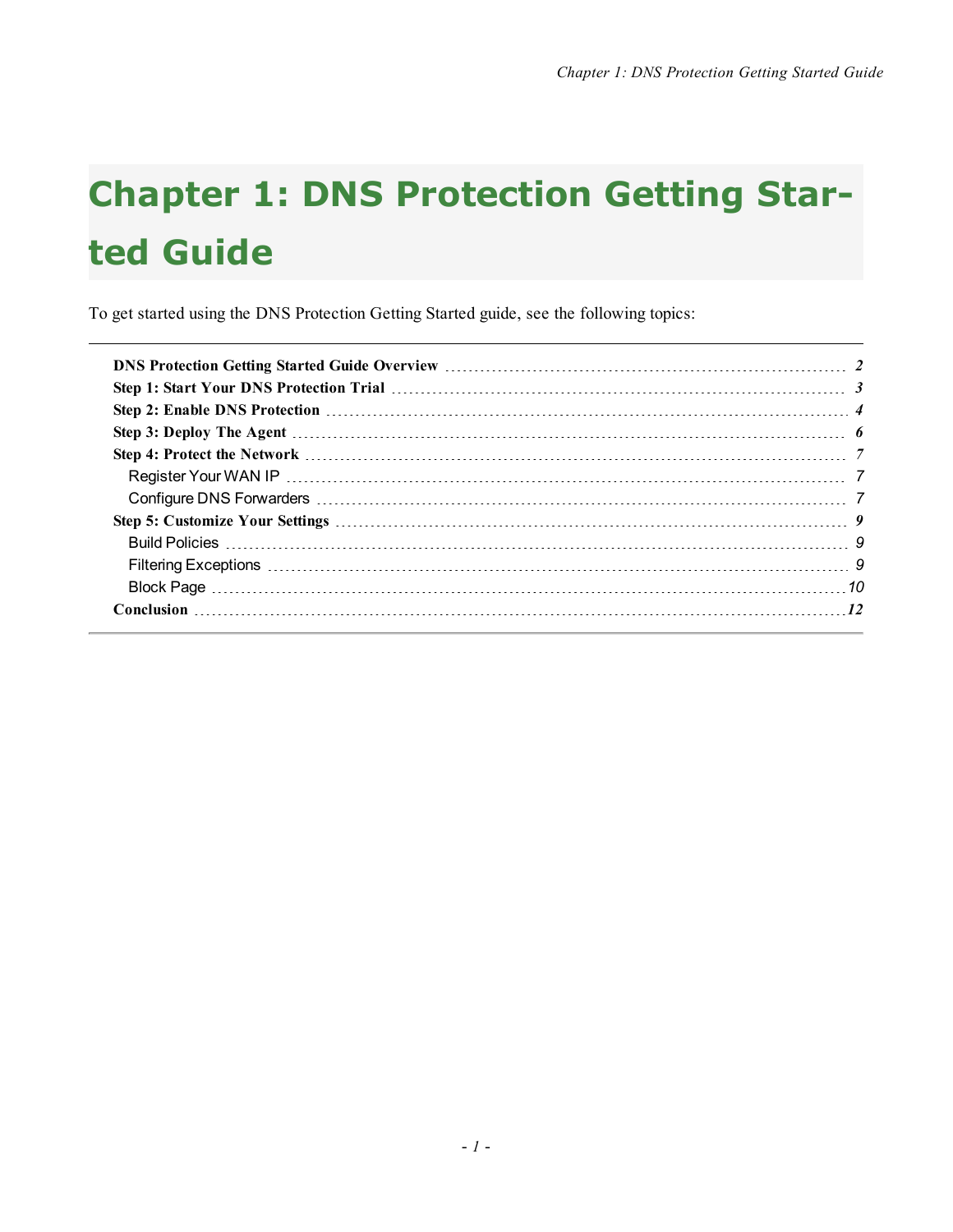## <span id="page-7-0"></span>**DNS Protection Getting Started Guide Overview**

This document is designed as a getting started guide for deploying and using Webroot SecureAnywhere DNS Protection. It is intended as a technical resource for network administrators and those that will be configuring DNS Protection. For more detailed information, see the Webroot SecureAnywhere DNS Protection Admin Guide.

DNS Protection has two components: An agent-based solution that allows granular control of DNS independent of the network and a network-based solution designed to protect your network as a whole. Although it is possible to run each component individually, they are designed to complement each other and work in parallel to comprehensively protect the network and attached systems.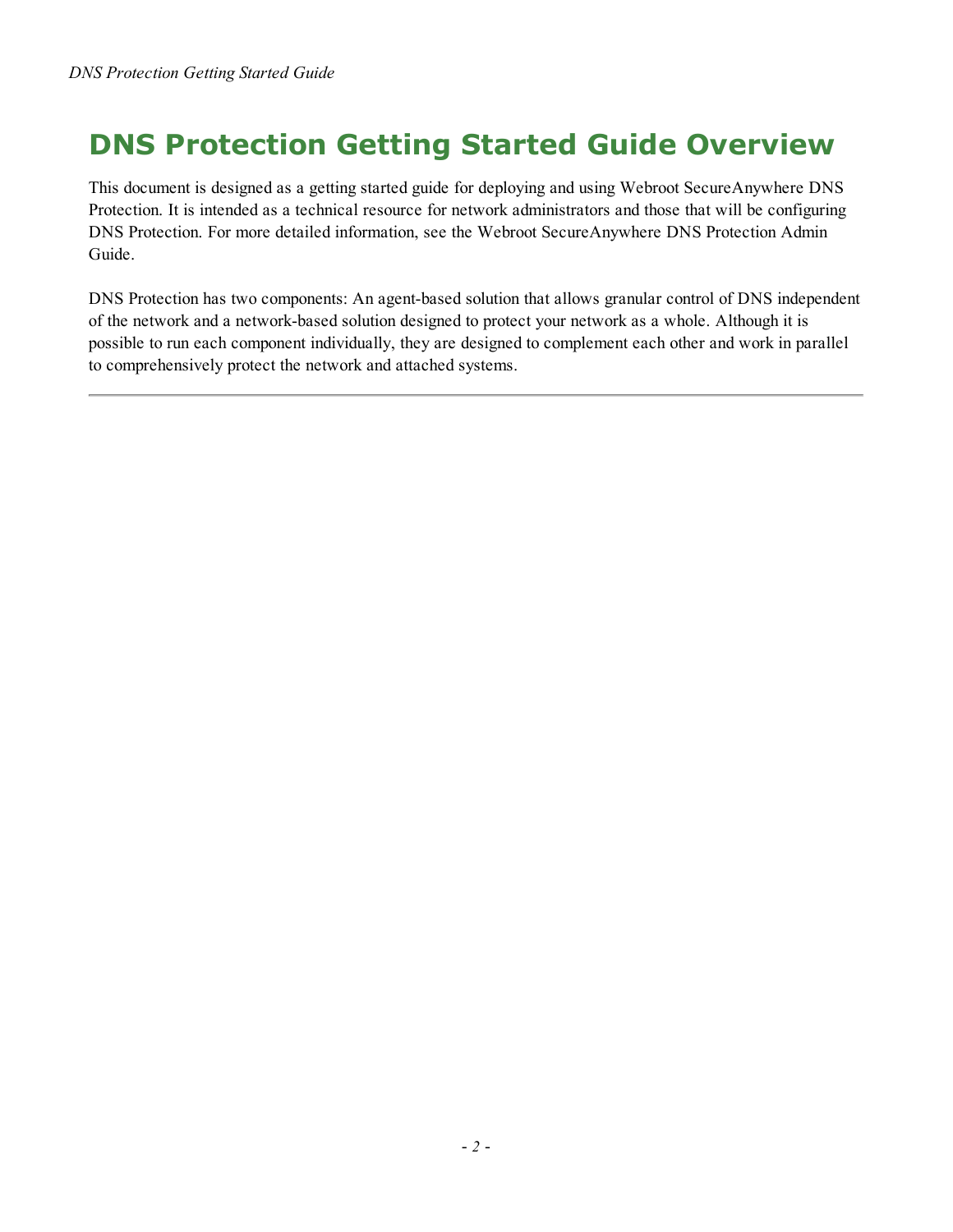## <span id="page-8-0"></span>**Step 1: Start Your DNS Protection Trial**

The first step is to activate DNS Protection for your console. This is done from the Settings tab. Here you can initiate a trial by clicking the Start Free Trial button. Once the trial is active or once you have purchased, you can use the Settings tab to reference the remaining days on your trial or your subscription status.

| <b>DNS Protection</b>                                                                                                                                                                                                                                                                                                                                                                                                            | <b>Free DNS Protection Trial</b>                       |
|----------------------------------------------------------------------------------------------------------------------------------------------------------------------------------------------------------------------------------------------------------------------------------------------------------------------------------------------------------------------------------------------------------------------------------|--------------------------------------------------------|
| DNS Protection is a domain filtering service designed to provide more granular control over<br>internet access. It extends our award-winning endpoint protection into the network to<br>protect customers from malicious happening outside of the browser and enables category-<br>based internet usage restrictions across the network. Configurable for the corporate, guest<br>Wifi, roaming users, and groups.<br>Learn More | Start your FREE trial today<br><b>Start Free Trial</b> |

Continue with *Step 2: Enable DNS [Protection](#page-9-0) on page 4*.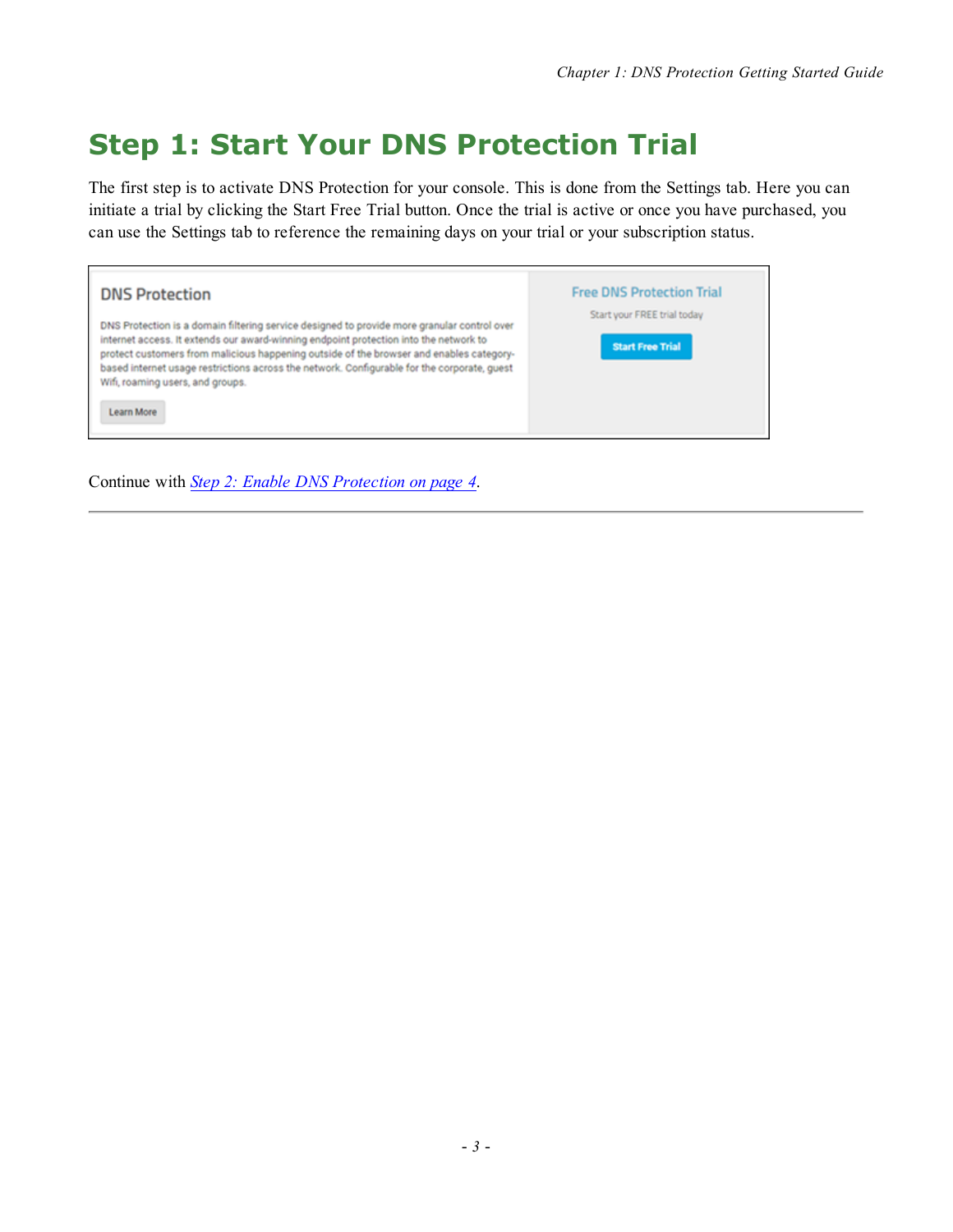## <span id="page-9-0"></span>**Step 2: Enable DNS Protection**

DNS Protection is enabled by Site. In order to turn it on, click the **Manage** button next to the corresponding site and select the **DNS Protection** tab.

| WEBROOT"<br><b>Secure</b> Anywhere. |              |               |                                  |                 |                                                                                    |        |         |           |
|-------------------------------------|--------------|---------------|----------------------------------|-----------------|------------------------------------------------------------------------------------|--------|---------|-----------|
| Dashboard                           | <b>Sites</b> | <b>Admins</b> | Groups                           | <b>Policies</b> | Overrides                                                                          | Alerts | Reports | Settings  |
| $\langle$ Back                      |              |               | Haymont Tires <b>S</b> Protected |                 |                                                                                    |        |         |           |
| Summary                             |              |               |                                  |                 | Details Permissions Endpoint Protection DNS Protection Security Awareness Training |        |         | Downloads |
| Enable SecureAnywhere DNS (?)       |              |               |                                  |                 |                                                                                    |        |         |           |
| <b>Save Changes</b>                 |              |               |                                  |                 |                                                                                    |        |         |           |

The Domain Bypass List (Intranet) is designed to accommodate Active Directory. If you will be running the DNS Protection Agent in an Active Directory environment, make sure to add your AD Domain to the Domain Bypass list.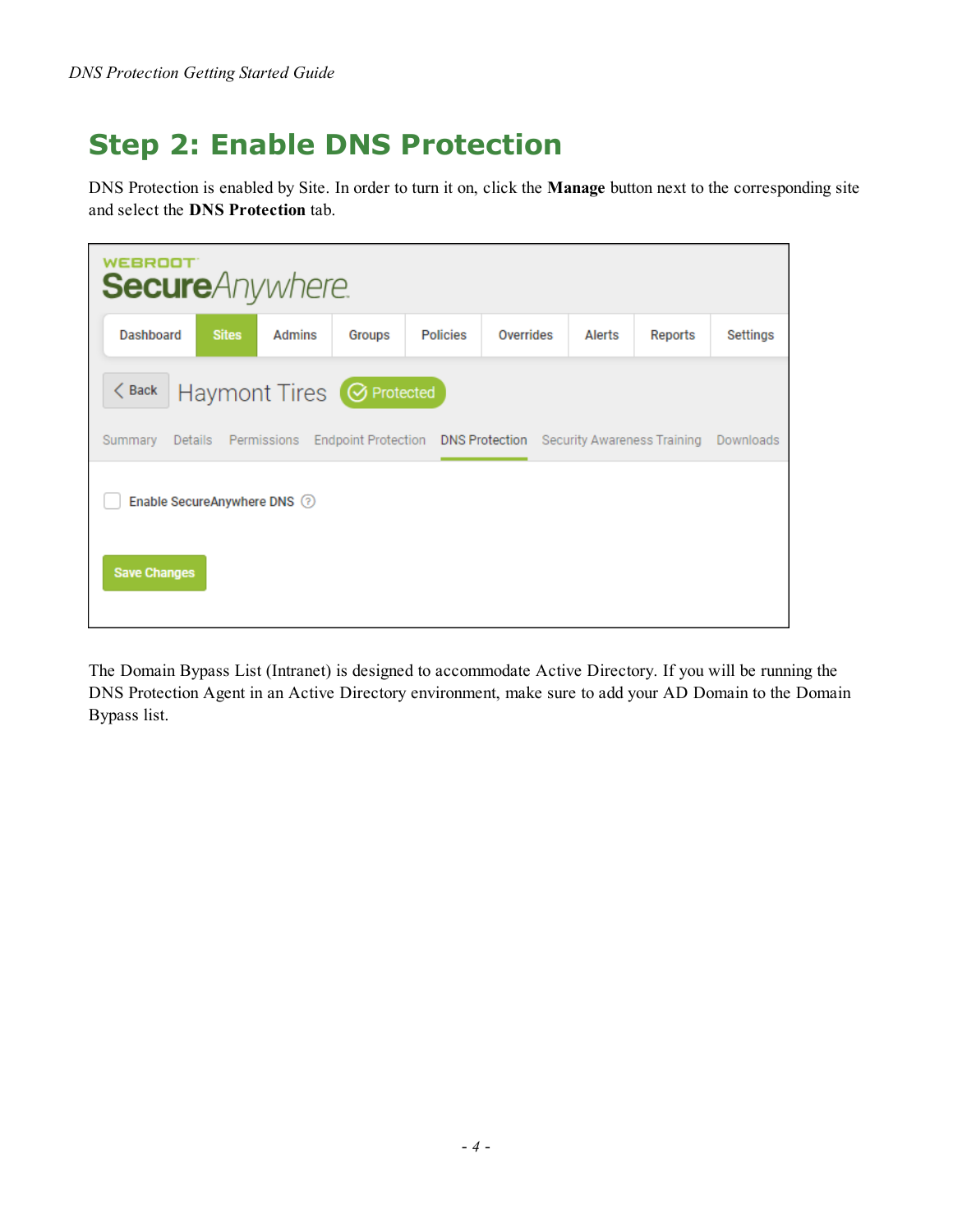| Domain Bypass List (Optional) <sup>7</sup> |           |
|--------------------------------------------|-----------|
| <b>Add Row</b>                             |           |
| Domain                                     |           |
| *.companyname.local                        | $\propto$ |
| <b>Save Changes</b>                        |           |

Continue with *Step 3: [Deploy](#page-11-0) The Agent on page 6*.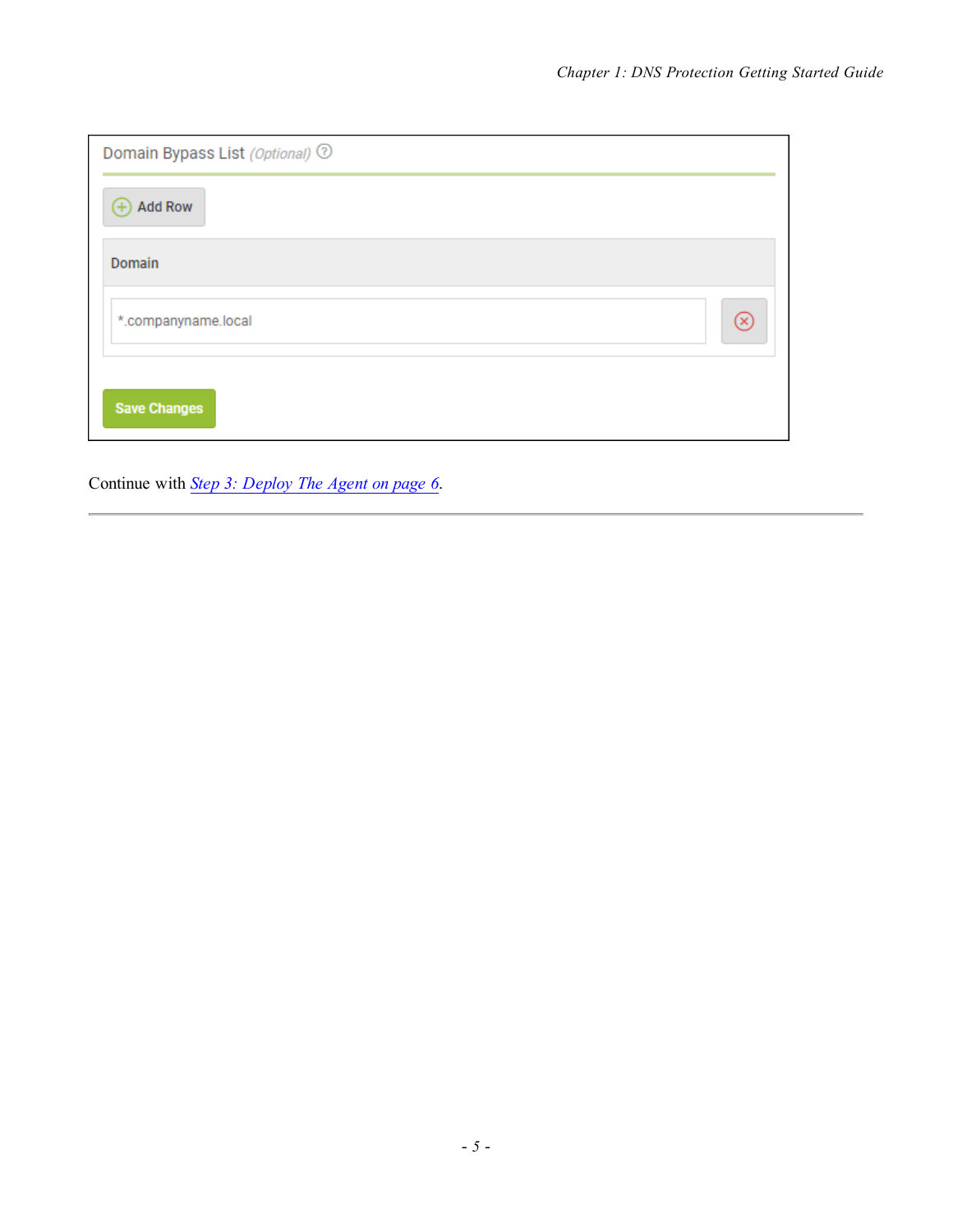## <span id="page-11-0"></span>**Step 3: Deploy The Agent**

For the DNS Protection agent to be deployed, it must be configured to do so by specifying an Endpoint Policy with Install DNS Protection turned on. Recommended DNS Enabled is a usable example policy that is provided. To assign it to a system, select the **Groups** tab, select the site you just enabled, and then select the systems you want to install.

| <b>WEBROOT</b><br><b>Secure</b> Anywhere.    |                                               |                                                | 2018 Webroot Sales Demo Console v | $\Omega$ -<br>$\cap$ $\sim$           |
|----------------------------------------------|-----------------------------------------------|------------------------------------------------|-----------------------------------|---------------------------------------|
| Dashboard<br><b>Admins</b><br><b>Sites</b>   | <b>Policies</b><br>Overrides<br><b>Groups</b> | <b>Alerts</b><br><b>Reports</b>                | <b>Settings</b>                   |                                       |
| <b>Sites &amp; Groups</b>                    | Q Search by name                              | $\vee$ Device $\vee$ IP $\vee$ WSAB $\vee$ DNS |                                   |                                       |
| $+$ $ \sigma$                                | Move Edit Policy                              |                                                |                                   |                                       |
| $-$ All sites<br><b>Apex Technology</b><br>⊕ | Name $-$                                      | <b>Status</b>                                  | Products                          | Policy                                |
| Athlead<br>⊕<br>Cafe Disco<br>$\odot$        | APEX-WIN10-1                                  | <b>O</b> Protected                             | <b>WSAB</b>                       | <b>DNS Protection</b><br>ь<br>Enabled |

Next, click the **Edit Policy** button and specify the Endpoint policy with DNS enabled as well as your DNS Policy. Once you click the **Change** button, the next time this system checks in with the Console, the DNS Agent will install and begin filtering DNS requests.

| <b>Edit Policy</b>            | ×    |
|-------------------------------|------|
| <b>Endpoint Policy</b>        |      |
| <b>DNS Protection Enabled</b> | $\;$ |
| <b>DNS Policy</b>             |      |
| DNS High Protection           | ٠    |
| Change<br>Cancel              |      |

Continue with *Step 4: Protect the [Network](#page-12-0) on page 7*.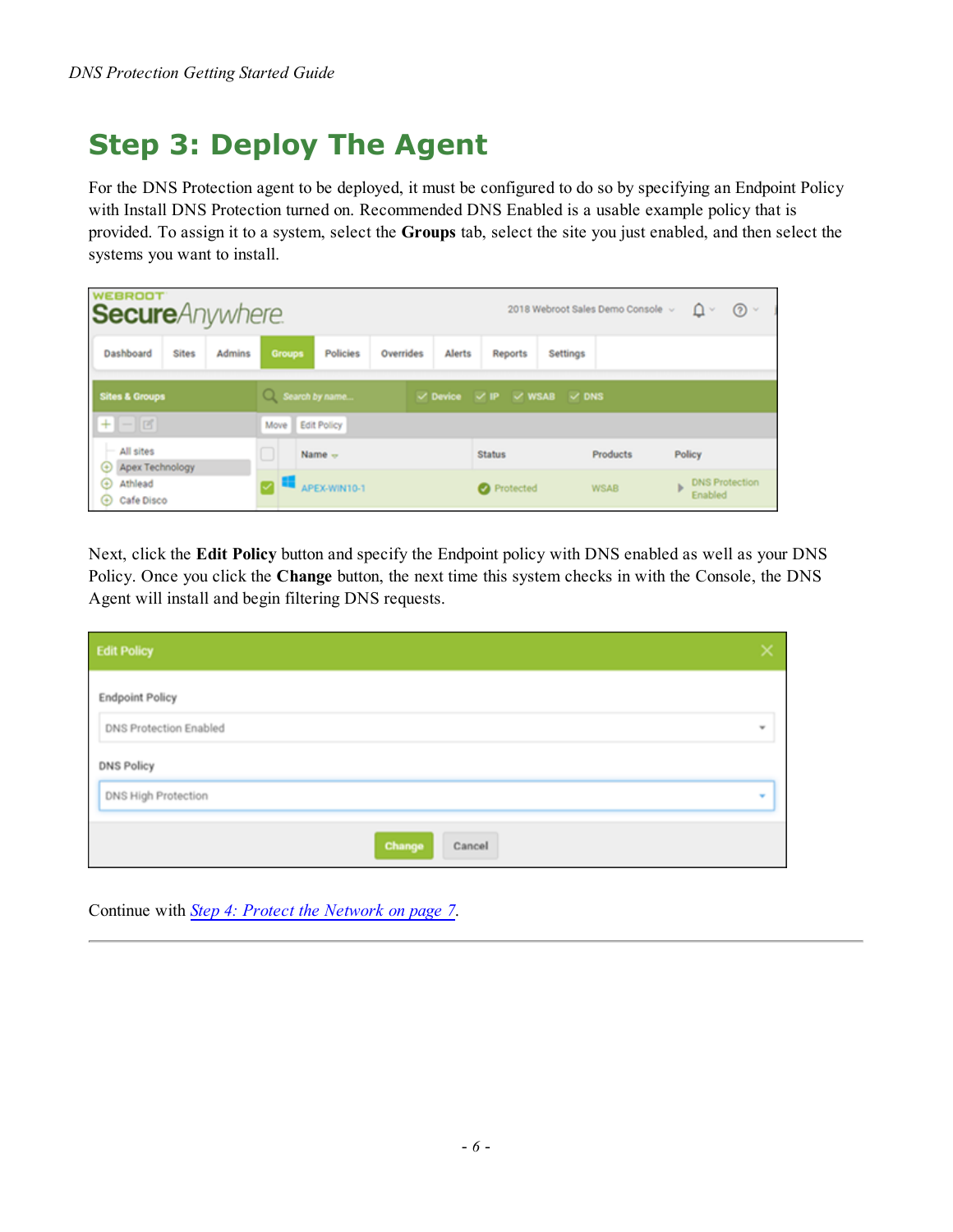## <span id="page-12-0"></span>**Step 4: Protect the Network**

Enabling DNS Protection for the network will allow DNS requests to be filtered for every device on the network even if they are not running the DNS Agent; allowing you to protect guest laptops, printers and even IOT devices.

There are two steps:

- [Register](#page-12-1) your WAN IP
- <span id="page-12-1"></span>• Configure DNS [Forwarders](#page-12-2)

### **Register Your WAN IP**

- <sup>l</sup> Under Network Settings on the DNS tab, select **Add Row**.
- <span id="page-12-2"></span>• Enter your WAN IP address and select a DNS Policy.

### **Configure DNS Forwarders**

This setting should be managed on the router or, in the case of a Windows server, under the DNS forwarders.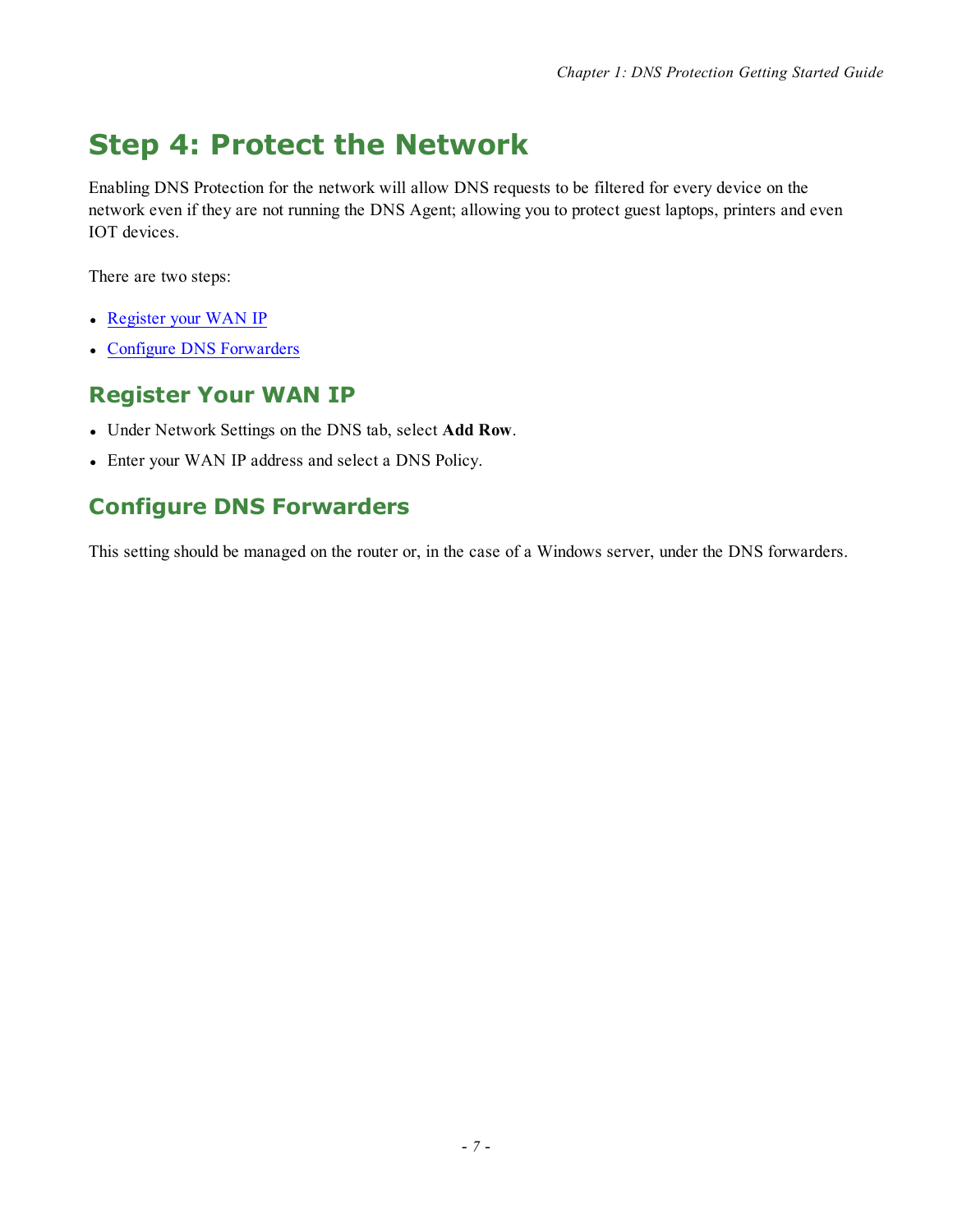- $\bullet$  DNS1: 45.54.55.54.
- $\bullet$  DNS2: 45.54.55.55.

| DNS Manager<br>File Action View<br>Help                                                                                                                                             |                                                 |                                                                                                                                                                                                                                                                                       |                                                                                 |                        |
|-------------------------------------------------------------------------------------------------------------------------------------------------------------------------------------|-------------------------------------------------|---------------------------------------------------------------------------------------------------------------------------------------------------------------------------------------------------------------------------------------------------------------------------------------|---------------------------------------------------------------------------------|------------------------|
| $\Rightarrow$ 2 $\text{m}$ 0 $\text{m}$ 2                                                                                                                                           | <b>WINSERVER2016 A Properties</b>               |                                                                                                                                                                                                                                                                                       |                                                                                 | ?<br>$\times$          |
| å.<br><b>DNS</b><br><b>II</b> WINSERVER2016 A<br>$\checkmark$<br><b>Forward Lookup Zones</b><br><b>Reverse Lookup Zones</b><br><b>Trust Points</b><br><b>Conditional Forwarders</b> | Debug Logging<br><b>Interfaces</b>              | Event Logging<br>Forwarders<br>Forwarders are DNS servers that this server can use to resolve DNS<br>queries for records that this server cannot resolve.                                                                                                                             | Monitoring<br>Advanced                                                          | Security<br>Root Hints |
|                                                                                                                                                                                     | <b>IP Address</b><br>45.54.55.54<br>45.54.55.55 |                                                                                                                                                                                                                                                                                       | Server FQDN<br>54.55.54.45.wsadns.webroot.com<br>55.55.54.45.wsadns.webroot.com |                        |
|                                                                                                                                                                                     |                                                 | Use root hints if no forwarders are available<br>Note: If conditional forwarders are defined for a given domain, they will be<br>used instead of server-level forwarders. To create or view conditional<br>forwarders, navigate to the Conditional Forwarders node in the scope tree. |                                                                                 | Edit                   |
|                                                                                                                                                                                     |                                                 | Cancel<br>OK                                                                                                                                                                                                                                                                          | Apply                                                                           | Help                   |

Continue with *Step 5: [Customize](#page-14-0) Your Settings on page 9*.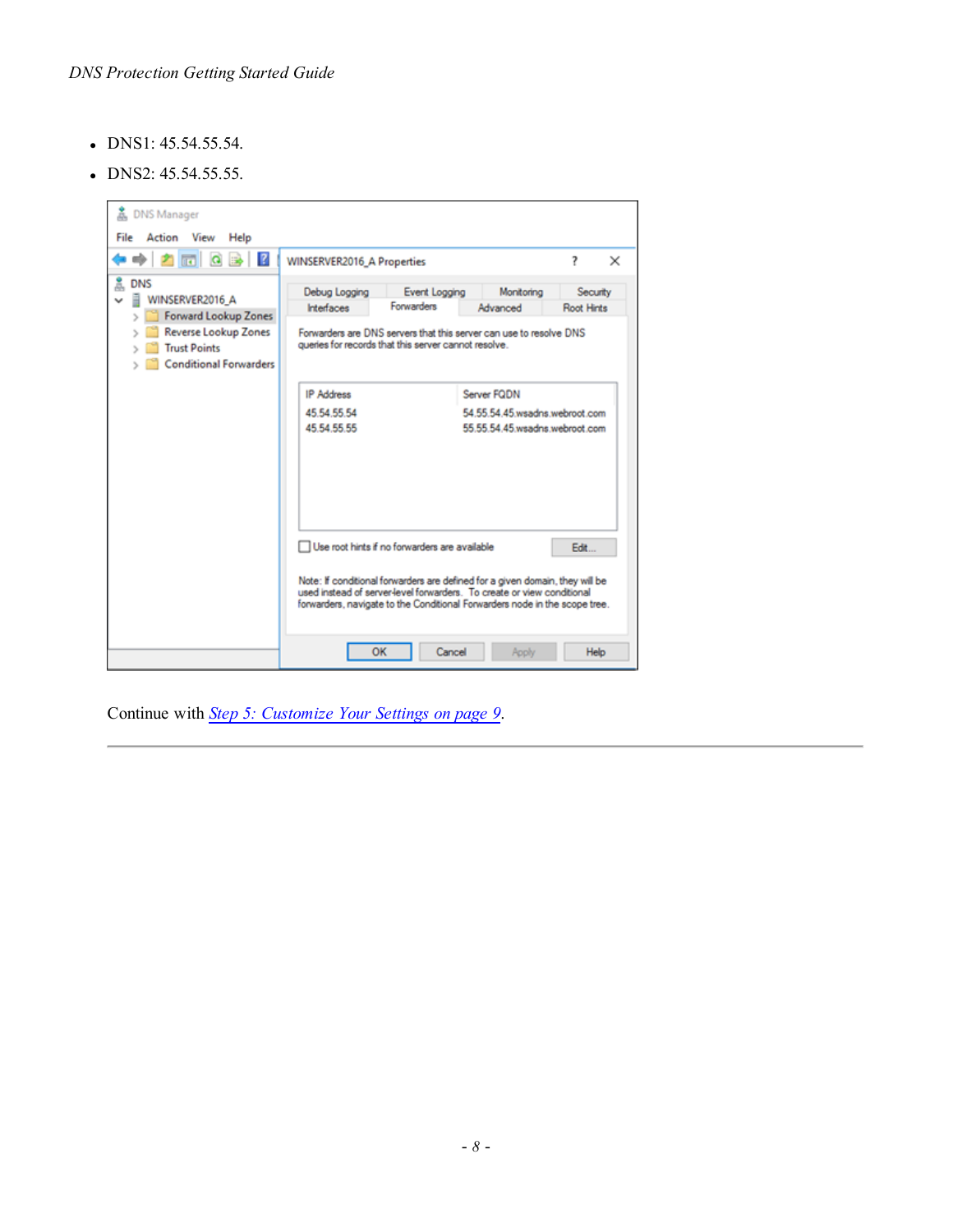# <span id="page-14-0"></span>**Step 5: Customize Your Settings**

- Build [Policies](#page-14-1)
- Filtering [Exceptions](#page-14-2)
- <span id="page-14-1"></span>• [Block](#page-15-0) Page

### **Build Policies**

Custom Policies can be defined under the Policies tab by selecting DNS. To build a new policy, click the **Add** button.

| Endpoint DNS                |                           |                                 |              |
|-----------------------------|---------------------------|---------------------------------|--------------|
| Add Copy ® Delete           |                           |                                 |              |
| SecureAnywhere DNS Policies | <b>Custom DNS Policy</b>  |                                 |              |
| ONS High Protection         | Name                      |                                 |              |
| △ DNS Medium Protection     |                           |                                 |              |
| A Custom DNS Policy         | <b>Custom DNS Policy</b>  |                                 |              |
|                             | Description               |                                 |              |
|                             | <b>Custom DNS Policy</b>  |                                 |              |
|                             | Recommended               |                                 |              |
|                             | Security Risk A           |                                 | All selected |
|                             | Keyloggers and Monitoring |                                 |              |
|                             | Malware Sites<br>×        |                                 |              |
|                             | ×                         | Phishing and Other Frauds       |              |
|                             | ×                         | Proxy Avoidance and Anonymizers |              |
|                             | Spyware and Adware<br>×   |                                 |              |
|                             | <b>Bot Nets</b><br>×ı     |                                 |              |
|                             | SPAM URLS<br>×            |                                 |              |

### <span id="page-14-2"></span>**Filtering Exceptions**

To add exceptions to the Policies, select Overrides, Web Block / Allow List. Here domains and subdomains can be added to allow specific exceptions. These can be applied to all Sites or individual Sites.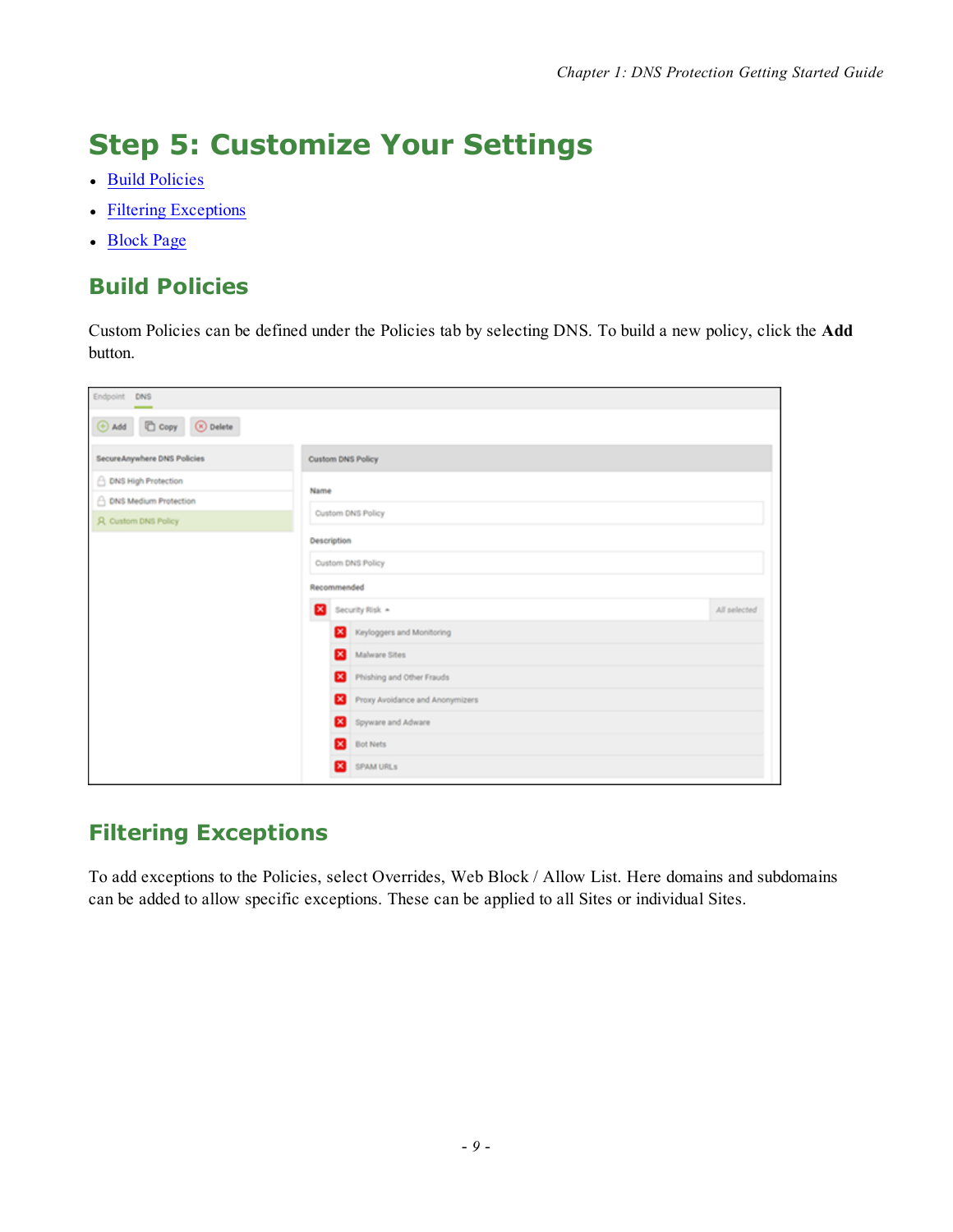| WEBROOT <sup>®</sup><br><b>Secure</b> Anywhere.                              |                           |                  |        |         |                          |
|------------------------------------------------------------------------------|---------------------------|------------------|--------|---------|--------------------------|
| <b>Dashboard</b><br><b>Sites</b><br><b>Admins</b>                            | <b>Policies</b><br>Groups | <b>Overrides</b> | Alerts | Reports | Settings                 |
| File Whitelist File Blacklist Web Block / Allow List Web Block Page Settings |                           |                  |        |         |                          |
| $\bigcirc$ Refresh<br>Add<br>$(x)$ Delete<br>$^{\rm (+)}$                    |                           |                  |        |         |                          |
| <b>Select Overrides to View</b>                                              |                           |                  |        |         |                          |
| <b>GSM Global Web Overrides</b>                                              |                           |                  |        |         | $\overline{\phantom{a}}$ |
| Block & Allow ~<br>Q Search for URL                                          |                           |                  |        |         |                          |
| URL $\oplus$                                                                 |                           |                  |        |         | Action $\Leftrightarrow$ |
| * facebook.com                                                               |                           |                  |        |         | <b>Block</b>             |
| vpn.mydomain.com                                                             |                           |                  |        |         | <b>Allow</b>             |
| *.webroot.com                                                                |                           |                  |        |         | <b>Allow</b>             |

## <span id="page-15-0"></span>**Block Page**

The messaging provided to the user when a requested site is blocked can be defined under the Overrides tab, Web Block Page Settings.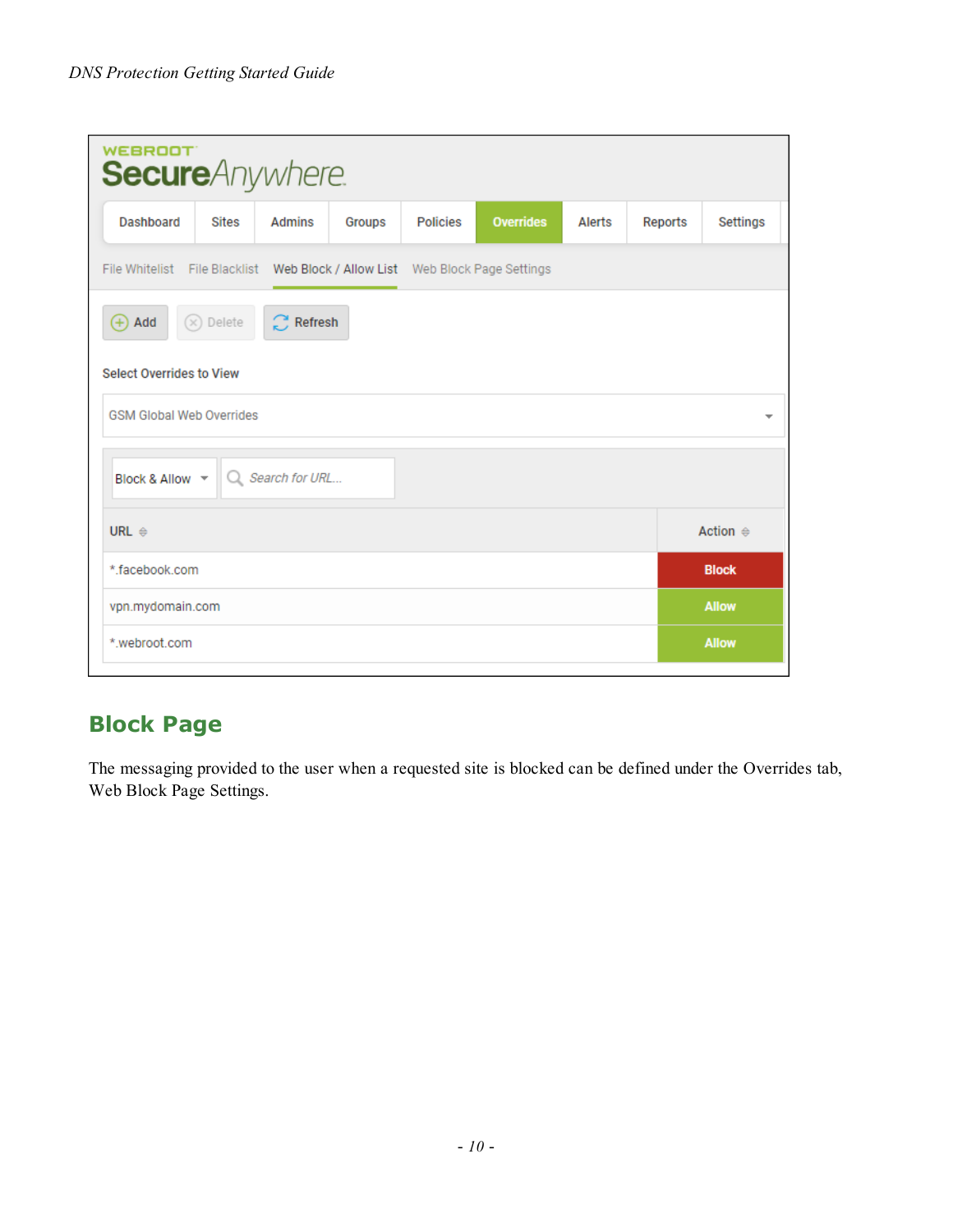| <b>WEBROOT</b><br><b>Secure</b> Anywhere                                     |              |               |        |                                                      |                                                                                             |        |                |                 |                |  |
|------------------------------------------------------------------------------|--------------|---------------|--------|------------------------------------------------------|---------------------------------------------------------------------------------------------|--------|----------------|-----------------|----------------|--|
| Dashboard                                                                    | <b>Sites</b> | <b>Admins</b> | Groups | <b>Policies</b>                                      | <b>Overrides</b>                                                                            | Alerts | <b>Reports</b> | <b>Settings</b> |                |  |
| File Whitelist File Blacklist Web Block / Allow List Web Block Page Settings |              |               |        |                                                      |                                                                                             |        |                |                 |                |  |
|                                                                              |              |               |        | Drag an image file or click here to upload your logo |                                                                                             |        |                |                 | <b>WEBROOT</b> |  |
|                                                                              |              |               |        |                                                      | Website not allowed                                                                         |        |                |                 |                |  |
|                                                                              |              |               |        |                                                      |                                                                                             |        |                |                 |                |  |
|                                                                              |              |               |        |                                                      | The category <category> is restricted.</category>                                           |        |                |                 |                |  |
|                                                                              |              |               |        |                                                      | Your organization's Internet usage policy restricts access to this website at<br>this time. |        |                |                 |                |  |
|                                                                              | в            | ı             | Ξ<br>Ξ | Ξ                                                    | $\sigma^2$ .<br>$\equiv$                                                                    |        |                |                 |                |  |
|                                                                              |              |               |        |                                                      | Please contact your network administrator if you have any questions.                        |        |                |                 |                |  |
|                                                                              |              |               |        |                                                      | Submit a request to review category here                                                    |        |                |                 |                |  |

Continue with the *[Conclusion](#page-17-0) on page 12*.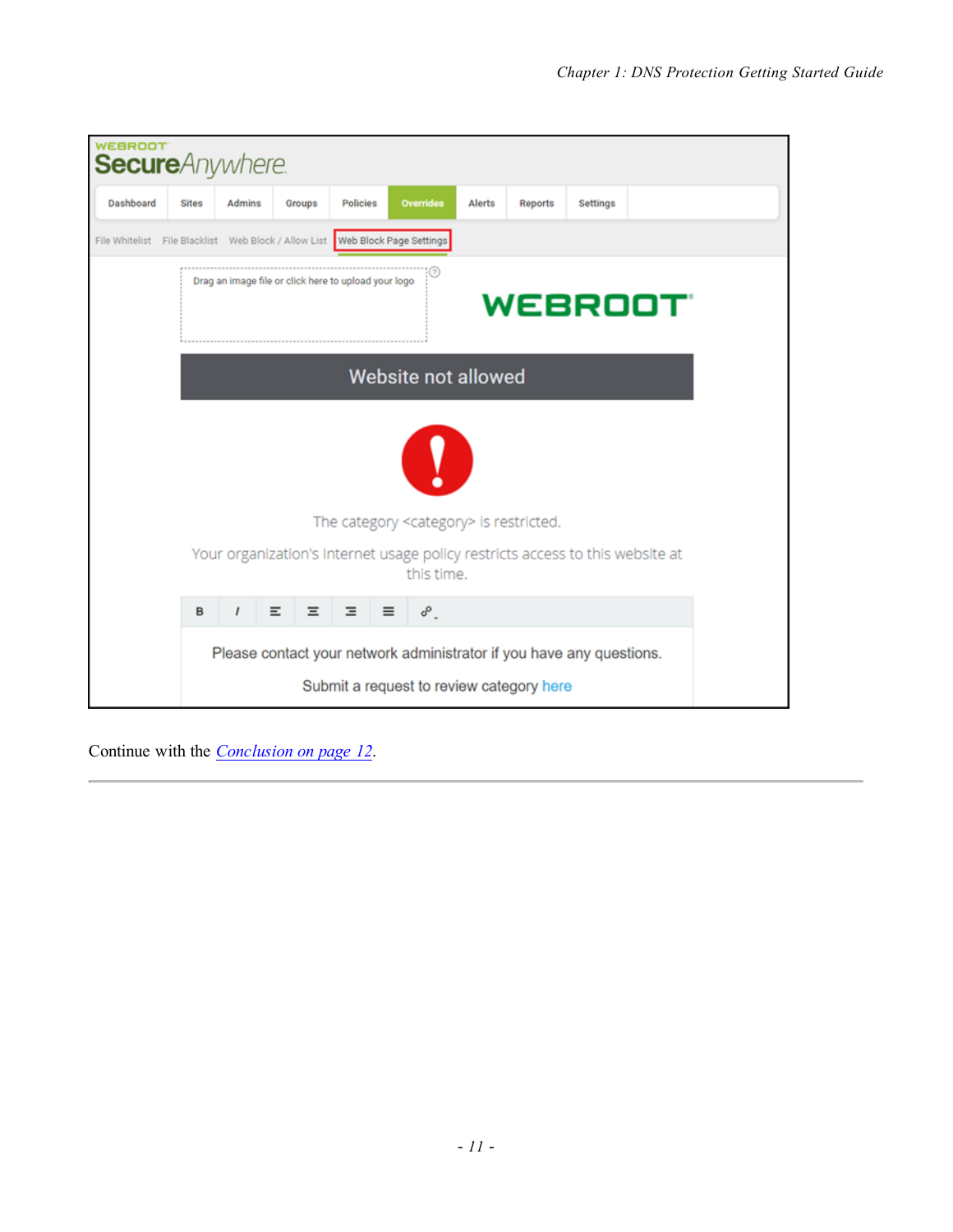## <span id="page-17-0"></span>**Conclusion**

The steps provided allow for the initial configuration of DNS Protection. All DNS requests for the network should be protected by the DNS Protection Servers and all systems running the Agent should be protected regardless of the network to which they are attached.

For more information including additional deployment strategies, reporting, testing and troubleshooting, Active Directory considerations, and Firewall management, please see the DNS [Protection](https://docs.webroot.com/us/en/business/dnsprotection_adminguide/dnsprotection_adminguide.htm) Admin Guide.

For more information on the Web Console and Policy Management, please see the [Business](https://docs.webroot.com/us/en/business/wsab_endpointprotection_adminguide/wsab_endpointprotection_adminguide.htm) Endpoint [Protection](https://docs.webroot.com/us/en/business/wsab_endpointprotection_adminguide/wsab_endpointprotection_adminguide.htm) Admin Guide.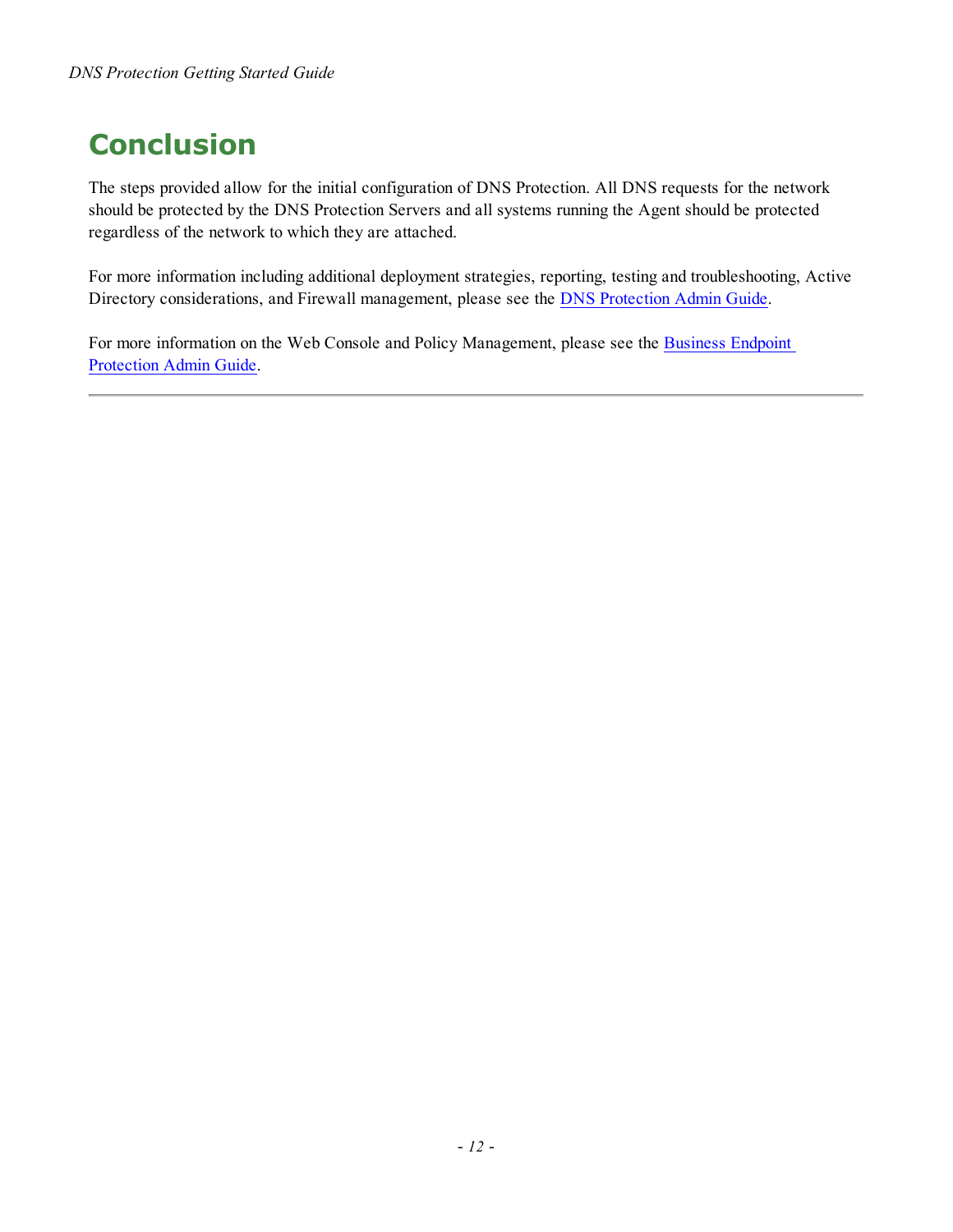# <span id="page-18-0"></span>**Chapter 2: DNS Protection Support**

For information about support, see the following topic:

**Accessing [Technical](#page-19-0) Support** *[14](#page-19-0)*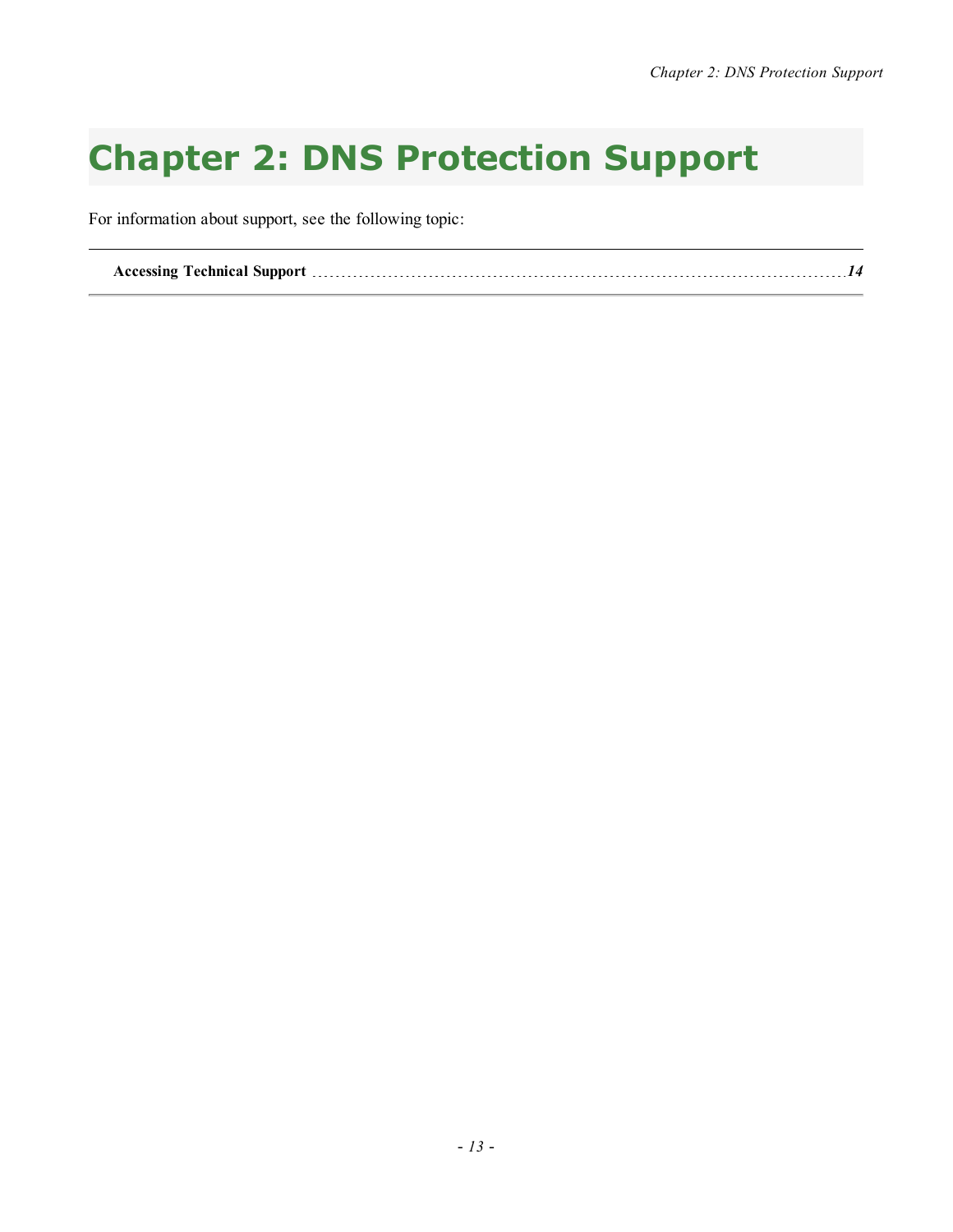## <span id="page-19-0"></span>**Accessing Technical Support**

Webroot offers a variety of support options. You can do any of the following:

- Look for the answer in our [knowledgebase](http://www5.nohold.net/Webroot/Loginr.aspx?pid=4&login=1).
- Look for the answer in our online [documentation](https://www.webroot.com/us/en/business/support/user-guides).
- $\bullet$  Enter a help [ticket](https://mysupport.webrootanywhere.com/supportwelcome.aspx?SOURCE=ENTERPRISEWSA).
- Connect to the Webroot Online [Business](https://community.webroot.com/t5/Business/ct-p/ent0?utm_source=WebrootSupportBusinessDocuments&utm_medium=hyperlink&utm_term=BusinessCommunity&utm_campaign=social) Forum.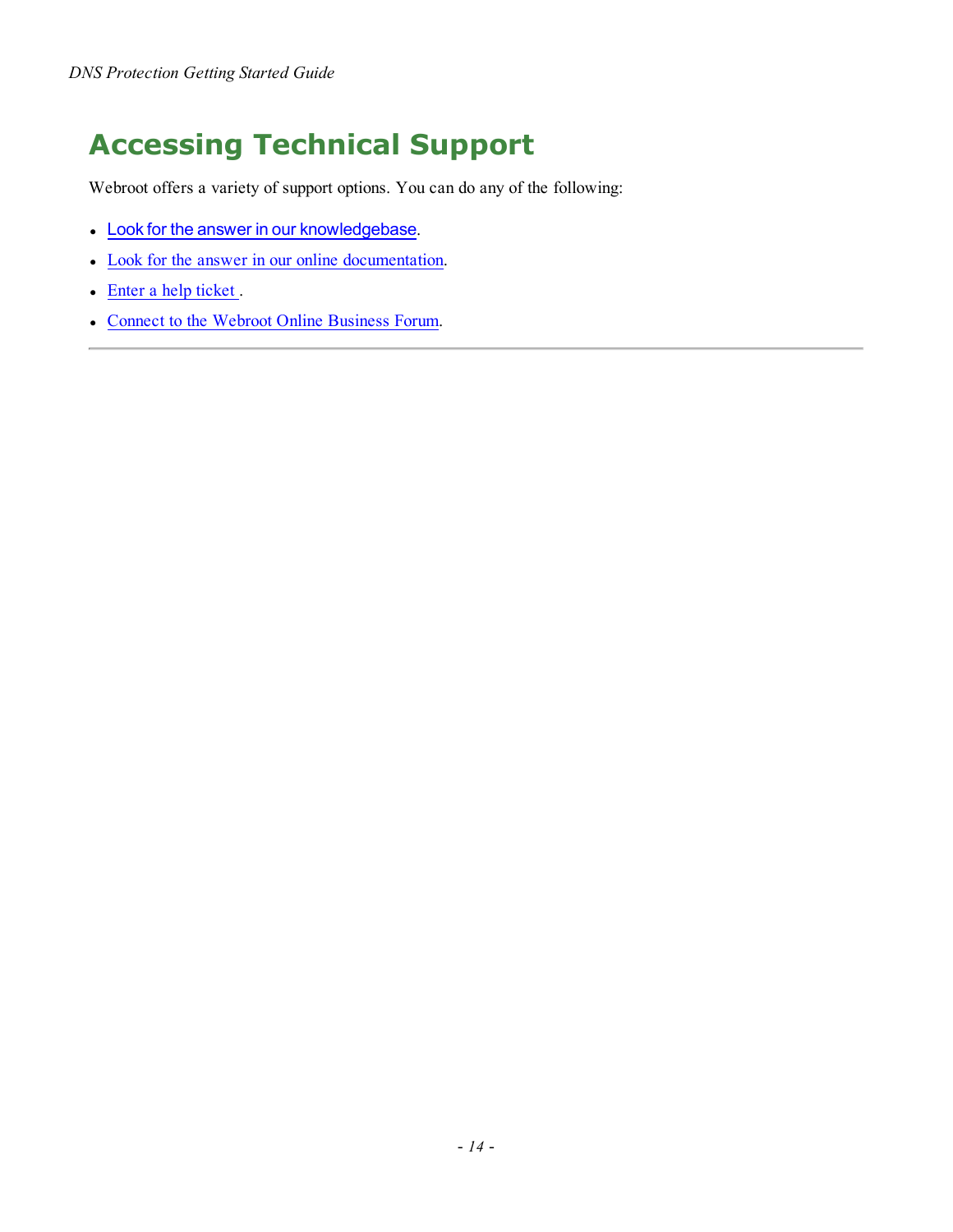# <span id="page-20-0"></span>**Index**

### **A**

activate DNS Protection *[3](#page-8-0)* agent, deploying *[6](#page-11-0)* assigning to system *[6](#page-11-0)*

### **B**

block page, customzing *[9](#page-14-0)* build policies *[9](#page-14-0)*

### **C**

conclusion *[12](#page-17-0)* configuring DNS Forwarders *[7](#page-12-0)* customizing block page *[9](#page-14-0)* settings *[9](#page-14-0)*

### **D**

deploying agent *[6](#page-11-0)* DNS Forwarders, configuring *[7](#page-12-0)* DNS Protection activate *[3](#page-8-0)* enabling *[4](#page-9-0)* free trial *[3](#page-8-0)*

### **E**

enabling DNS Protection *[4](#page-9-0)* exceptions, filtering *[9](#page-14-0)*

### **F**

filtering exceptions *[9](#page-14-0)* free trial, starting *[3](#page-8-0)*

### **N**

network, protecting *[7](#page-12-0)*